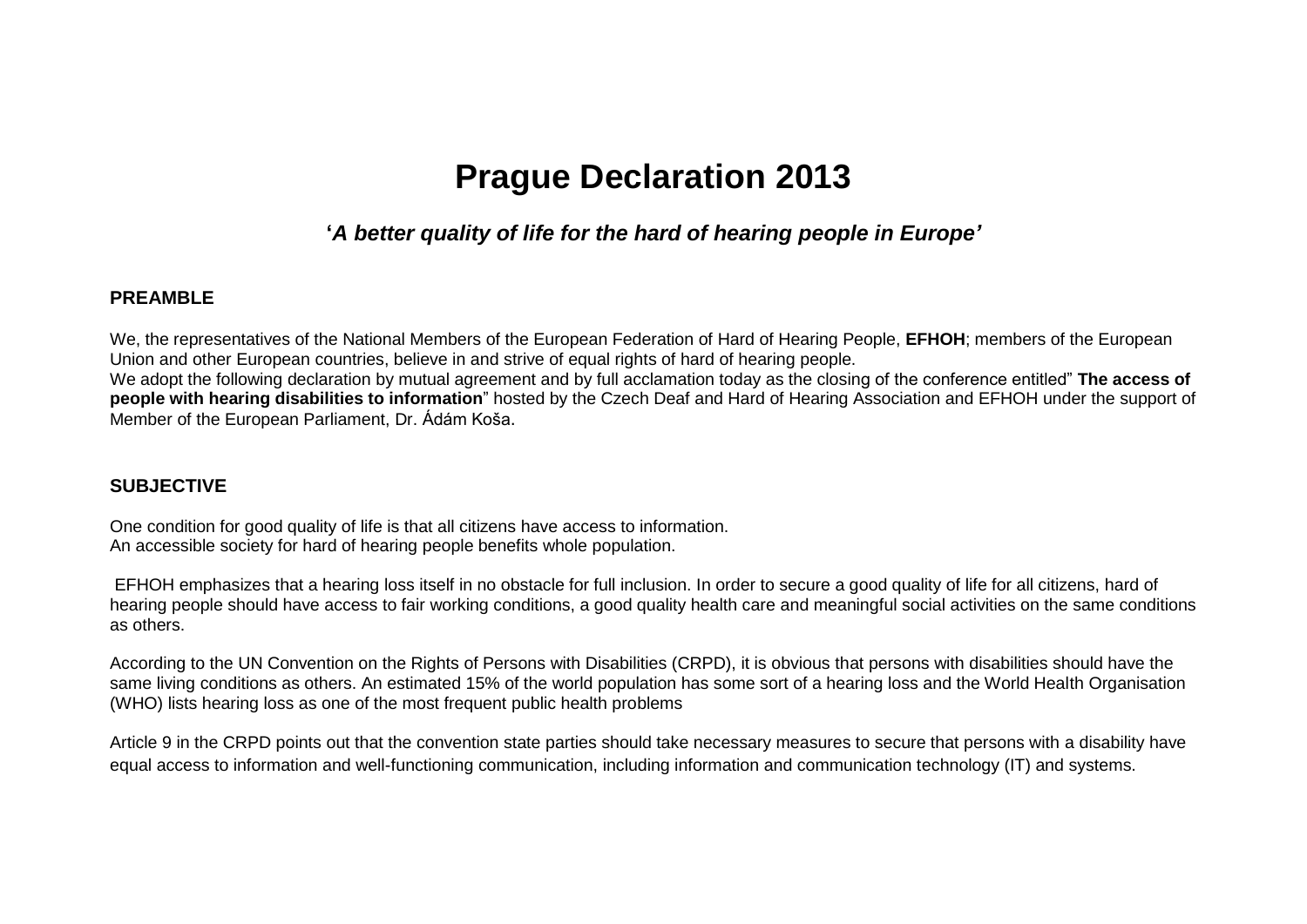### **For hard of hearing people, the following is essential:**

- Access to audiological rehabilitation, including hearing aids with a telecoil; access to additional alerting systems for door-bells, phones, fire alarms etc.
- Well functioning hearing loops and good audio technical solutions in public premise
- Visual information in public transport
- Possibility to send text messages to the emergency authority in case of an emergency
- Accessible information to the public
- 100% TV captioning/subtitling
- Right to well-functioning communication/interpreter support including speech-to-text reporting, lip-speaking, note-taking and communication tactics supporting lip-reading.
- Problems related to hearing loss are addressed in schools/education systems and working life: Employments agencies, work places, insurance matters.
- A positive attitude toward hard of hearing people

Realizing the above, life of hard of hearing people would be remarkably improved.

**We urge European governments** to use the UNCRPD as the point of departure in their disability policies and to work actively for ratification and implementation of the UNCRPD.

**We trust that** the EU member states and other European countries have the will and the means to actively support this declaration.

**We urge national mechanisms** monitoring the UN Convention on the Rights of Persons with Disabilities to include the hard of hearing perspective in their monitoring and reporting.

**We call** upon the European Union and the Council of Europe to provide speech-to-text services within its institutions to model best practice.